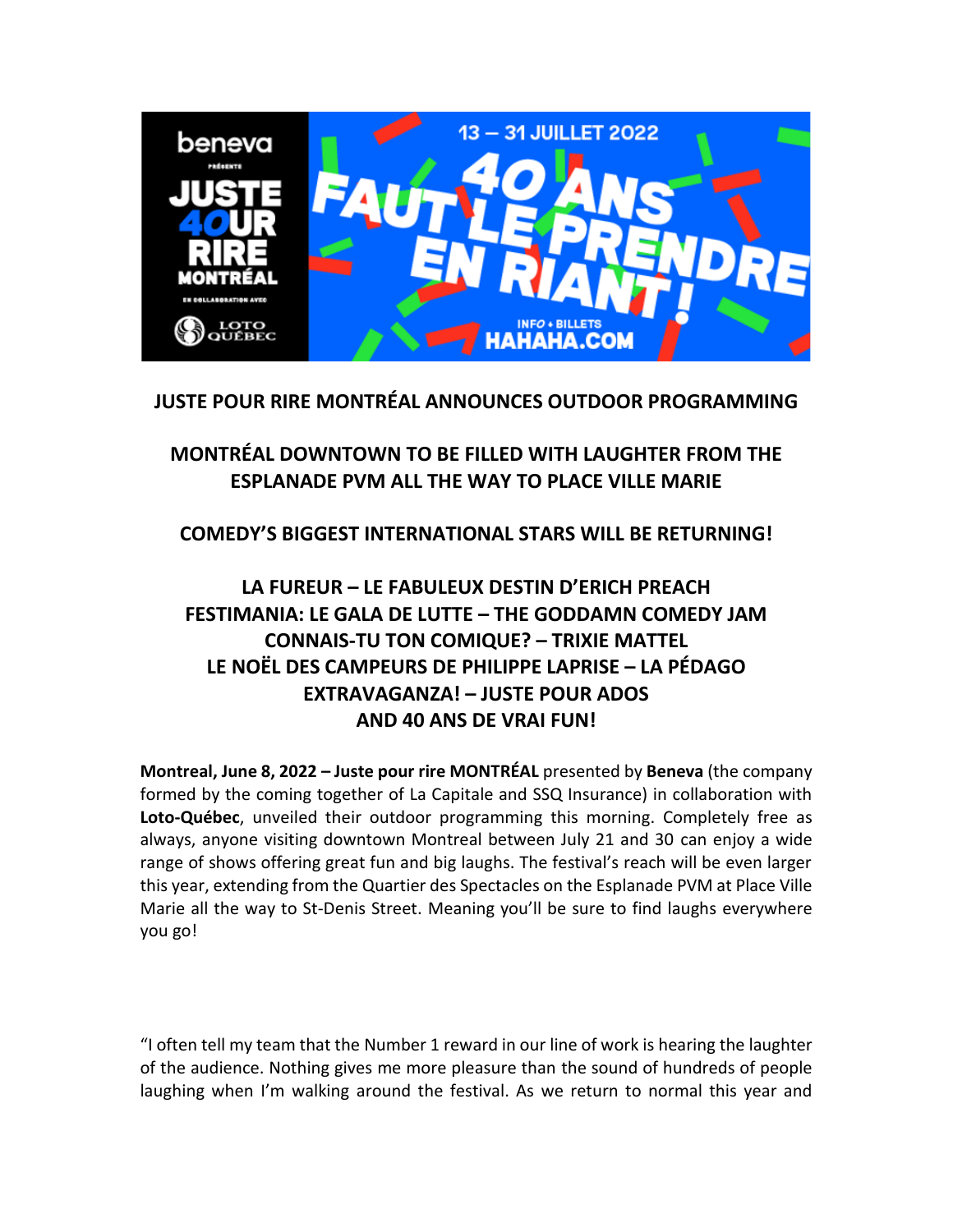expand our programming, I have a feeling I'm going to be even happier this year – and so will you!" said **Patrick Rozon**, Vice-President, French-Language Content, **Just For Laughs Group.**

## **THE BENEVA STAGE**

On the Beneva Stage, the outdoor festivities will begin with the show, *La Fureur,* on July 21. Hosted by **Elyse Marquis**, **Matthieu Pepper**, **Silvi Tourigny**, **Stéphane Fallu**, **Ève Côté**, **Jean-Thomas Jobin**, **Pierre-Luc Pomerleau**, **Michelle Desrochers**, **Christine Morency** and **Barbada** will kick things off, assisted by a number of surprise guests. On July 22, **Erich Preach** will host an evening of entertainment entitled *Le fabuleux destin d'Erich Preach*, along with **Mike Beaudoin**, **Rachelle Elie**, **Gariahanna**, **Jean-Louis**, **Imposs**, **Dave Morgan**, **Daniel Tirado**, **Urban Science** and **Brass Band** on stage. Be ready for anything and everything during *FESTIMANIA: Le Gala de lutte,* hosted by **Martin Vachon** on July 23, and accompanied by the music of **Porn Flakes** and **Lulu Hughes**.

**Maxim Martin** will host a quiz entitled *Connais-tu ton comique?* that will test comedians' knowledge and talent! **Réal Béland**, **Simon Delisle**, **Jean-Thomas Jobin**, **Maude Landry** and **Martin Perizzollo** will be waiting for you on July 24. Then, *Le Noël des campeurs de Philippe Laprise,* hosted by **Philippe Laprise,** will take place on July 25 – an appropriately magical date – together with a group of surprise guests.

*La pédago*, which pays tribute to all Quebec's teachers, will be back on July 26 with its two regular hosts, **Julie Ringuette** and **Debbie Lynch-White**, directed by **Joël Legendre**. They will be joined by **Charles Beauchesne**, **Coco Belliveau**, **Jade Charbonneau**, **Mélanie Couture**, **Sara Dufour**, **Pierre Hébert** and **Barbada**, who will each in their own inimitable way highlight the undeniable contributions of Quebec teachers to society. It's a truly special way of giving back to those who shape the future of our youth.

Speaking of youth, **Just for Laughs MONTRÉAL** is thrilled to announce the return of its popular *Juste pour ados* evening; this is also sure to delight parents, who now have a fun outing to add to their children's schedule on July 30! Hosted by **Pascal Morrissette**, the show  $-$  during which the decibel count reaches its highest level of the entire festival  $$ stars **Marie Eve Morency**, **Jay Scott**, **William Cloutier**, **Raphaelle Roy**, **Maoly Martel Dumais**, **Réginald Bellamy**, **Danick Martineau**, **Claudia Bouvette**, **Gabriela Jovian-Mazon**, **Julianne May Falbo**, **Giuliano Bernola**, **Tessie Isaac** and **Tommy Durand**.

Also on the Beneva Stage, *Extravaganza!*, directed by **Pierre Poirier**, features the incomparable **Mado** accompanied by **Marla Deer, Michelle Desrochers**, **Mona De Grenoble**, **Barbada**, **Nick Saanto,** various drag kings, exciting performances and surprise guests! This show will make you feel like you're covered in glitter.

Once again this year, two English-language shows are included in the outdoor programming as part of **Just For Laughs MONTRÉAL:** *The Goddamn Comedy Jam*, hosted by **Josh Adam Meyers** with his group **Elemenopy**, and the show *Trixie Mattel*, featuring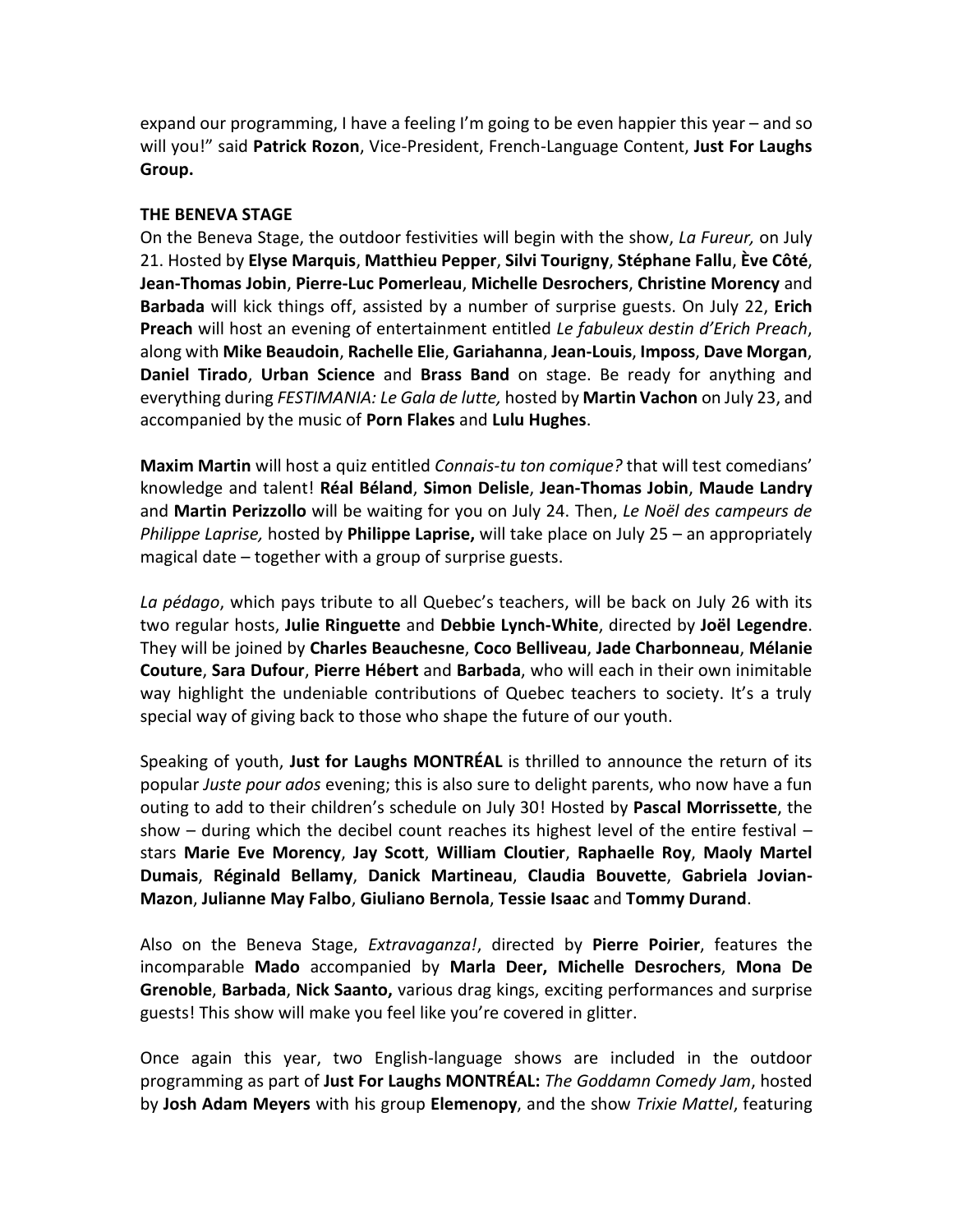**Trixie Mattel**, winner of *RuPaul's Drag Race All Stars* season three. Both are a perfect mix of comedy and music.

"As the saying goes, laughter is the best medicine. At Beneva, we believe that it can be a valuable tool in contributing to our collective health. This makes us proud to be a presenting sponsor of an international event that attracts comedy acts from around the world. Check them out and stock up on the laughs! Enjoy the festival," said **Martin Robert**, Executive Vice-President – Talent, Culture and Communication at **Beneva**.

# **LA PLACE LOTO-QUÉBEC**

Finally, to highlight the festival's 40th anniversary, the show *40 ans de vrai fun!* will pay tribute to landmark Juste pour rire shows from the past four decades through music and dance. Directed by **Alex Perron**, performances will take place evening at Place Loto-Québec from July 21 to 30, starting from 9 p.m. Dancers and actors **Julie Dombrowski, José Dufour**, **Yannick Fahey**, **Stéphanie Fournier**, **Alex Francoeur**, **Alexia Gourd**, **Mikeal Larivière St-Hilaire**, **Éric Lussier**, **Jason McNally**, **Claudia Meunier**, **Mariève Proulx**, **Gabrielle Roy Lemay** and **Carol-Anne Vézina** will take the stage to the eclectic beats of DJ **Debbie Tebbs.** 

"We're absolutely delighted to support Just For Laughs MONTRÉAL again this year. It's an event that raises the city's profile by entertaining and delighting many thousands of attendees year after year. We invite everyone to enjoy the show celebrating the 40th anniversary of the festival, taking place every evening from July 21 to 30 at Place Loto-Québec. It promises to be a captivating experience for all!" stated **Benoit Lefrançois**, Corporate Vice-President of Responsible Gambling, Communications and Social Responsibility at **Loto-Québec**.

## **JUST FOR LAUGHS MONTRÉAL – TONS OF INTERNATIONAL STARS!**

Thanks to **Just For Laughs MONTRÉAL**, the biggest names in comedy will be reuniting in Montreal this summer to put a smile on your face. There will be live shows by **Kevin Hart**, **Bill Burr**, **Chelsea Handler**, **Jo Koy**, **Iliza Shlesinger**, **Russell Peters**, **Hannah Gadsby**, **Ronny Chieng**, **Patton Oswalt** and **Marc Maron**. The city will become a veritable epicentre of comedy with appearances by **John Mulaney**, **Amy Schumer**, **Hasan Minhaj**, **Tommy Tiernan**, **Vir Das**, **Celeste Barber**, **Jimmy Carr**, **Rick Mercer**, **Jimmy O. Yang**, **Maria Bamford**, **Fortune Feimster**, **Katherine Ryan**, **Dara Ó Briain**, **James Acaster**, **Jacqueline Novak** and many more! The lineup also includes the popular *Just For The Culture, The Nasty Show, Brit(ish)* and *New Faces* series, not to mention the eclectic **OFF-JFL** programming and the renowned **ComedyPRO** conference, which attracts the industry's most influential figures from around the world.

## **SPOTLIGHT ON INDOOR PROGRAMMING**

Don't forget that tickets are still available for all the shows taking place in theatres that have been announced over the past few weeks! With a packed lineup of guests, the Galas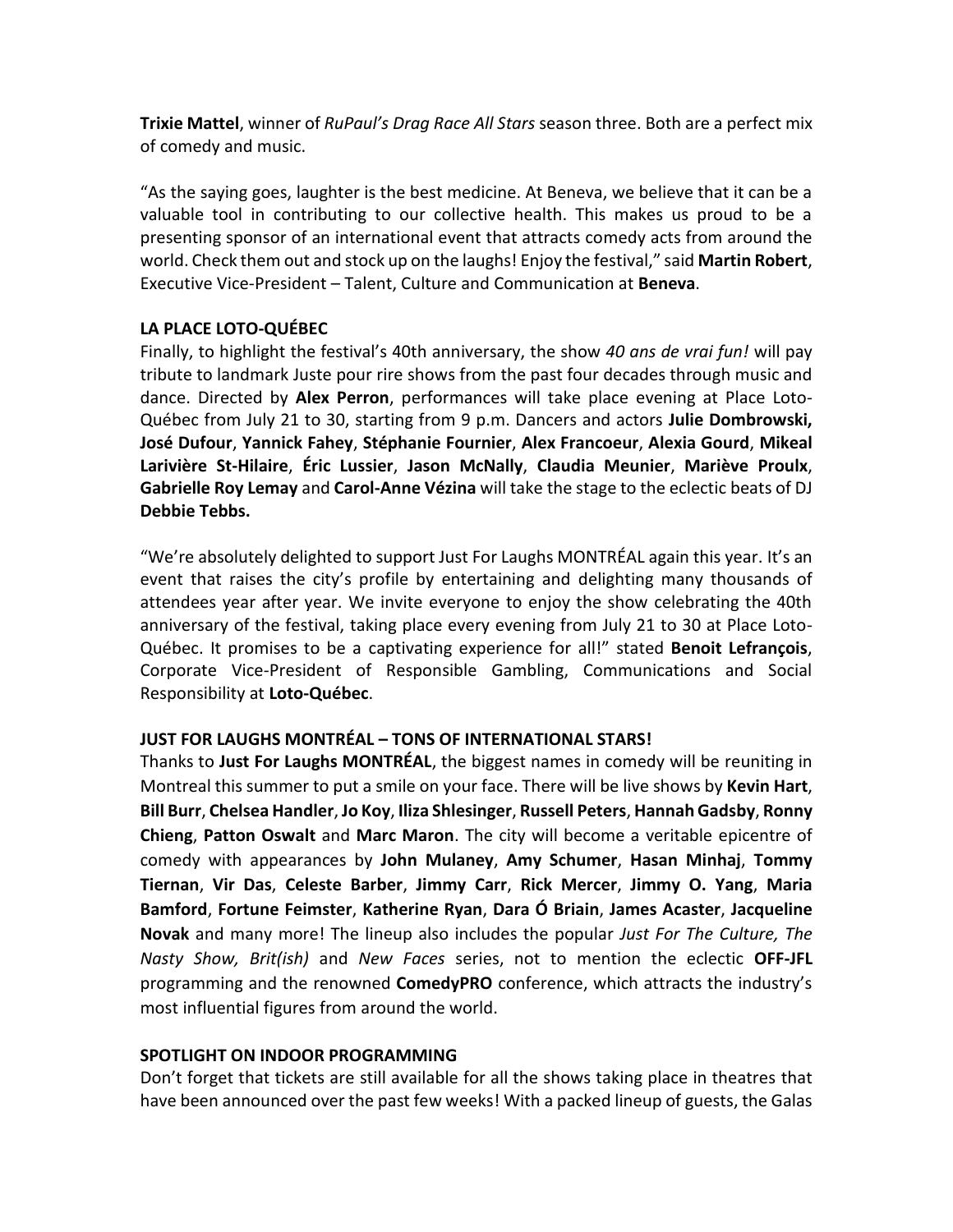hosted by **Rosalie Vaillancourt**, **Pierre-Yves Roy Desmarais**, **Phil Roy** and **Roxane Bruneau**, as well as **Richardson Zéphir** and **Eddy King**, promise to be major events showcasing the latest in comedy. The Bell Centre will be the backdrop for two must-see moments: Quebec's landmark comedy podcast, *Sous écoute* with **Mike Ward**, will do a live show on July 22, while **Mathieu Dufour** make the first arena performance of his career on July 23!

Comedy veteran **Jean-Marc Parent** will be back with the 11th edition of his *Événement JMP* on July 22 and 23, **David Goudreault** will be joined by his friends at the Maison Symphonique on July 24, while **Jean-Philippe Wauthier**, **Olivier Niquet** and **Jean-Sébastien Girard** from *La Soirée est (encore) jeune* receive a valuable lesson in humility when they have to battle with surprise guests who roast them during two separate performances at *Roast de la Soirée est (encore) jeune* on July 21.

Other artists who will be performing live include **Virginie Fortin**, **Alexandre Bisaillon**, **Jean-Sébastien Girard**, **Alexandre Forest**, **Charles Beauchesne**, **Pantelis**, **Simon Delisle**, **Thomas Levac**, **Preach**, **Jean-François Mercier**, **Maxim Martin**, **Mustapha El Atrassi** and **Panayotis Pascot**.

After a year off, our musical production returns in style with the presentation of *ANNIE*, directed by **Serge Denoncourt** and starring talented newcomer **Kayla Tucker**, along with **David Savard**, **Véronique Claveau**, **Émily Bégin**, **Geneviève Alarie** and **Kevin Houle**. The show opens June 22 at Théâtre Saint-Denis in Montreal and August 12 at Salle Albert-Rousseau in Quebec City.

For tickets, the full lineup of performers and all other festival details, go to [hahaha.com.](http://www.hahaha.com/) With less than five weeks to go, we can't wait to see you there!

## **THANK YOU TO OUR PARTNERS**

The **Just For Laughs Group** wishes to thank its partners, without whom this festival would not have been possible: **Beneva**, **Loto-Québec**, **Boston Pizza**, **Chevrolet**, **Le Groupe Maurice**, **GoDaddy**, **Old Dutch Foods** and **Belle Gueule**. Their invaluable contributions have enabled us to enrich our programming and offer rewarding experiences to festival goers. We would also like to highlight the exceptional support from: the **Government of Canada** (**Canada Economic Development**, **Canadian Heritage** and **Employment and Social Development Canada**), the **Government of Quebec** (**Ministry of Tourism** and **Secrétariat à la Région Métropolitaine**), **SODEC** and the **Ville de Montréal** (**Tourisme Montréal** and **Montréal Centre-Ville**).

This year, Just For Laughs is proud to support Welcome Hall Mission, an organization that provides direct aid to people experiencing homelessness, as well as families, mothers and at-risk youth in Montreal, through concrete actions and effective solutions.